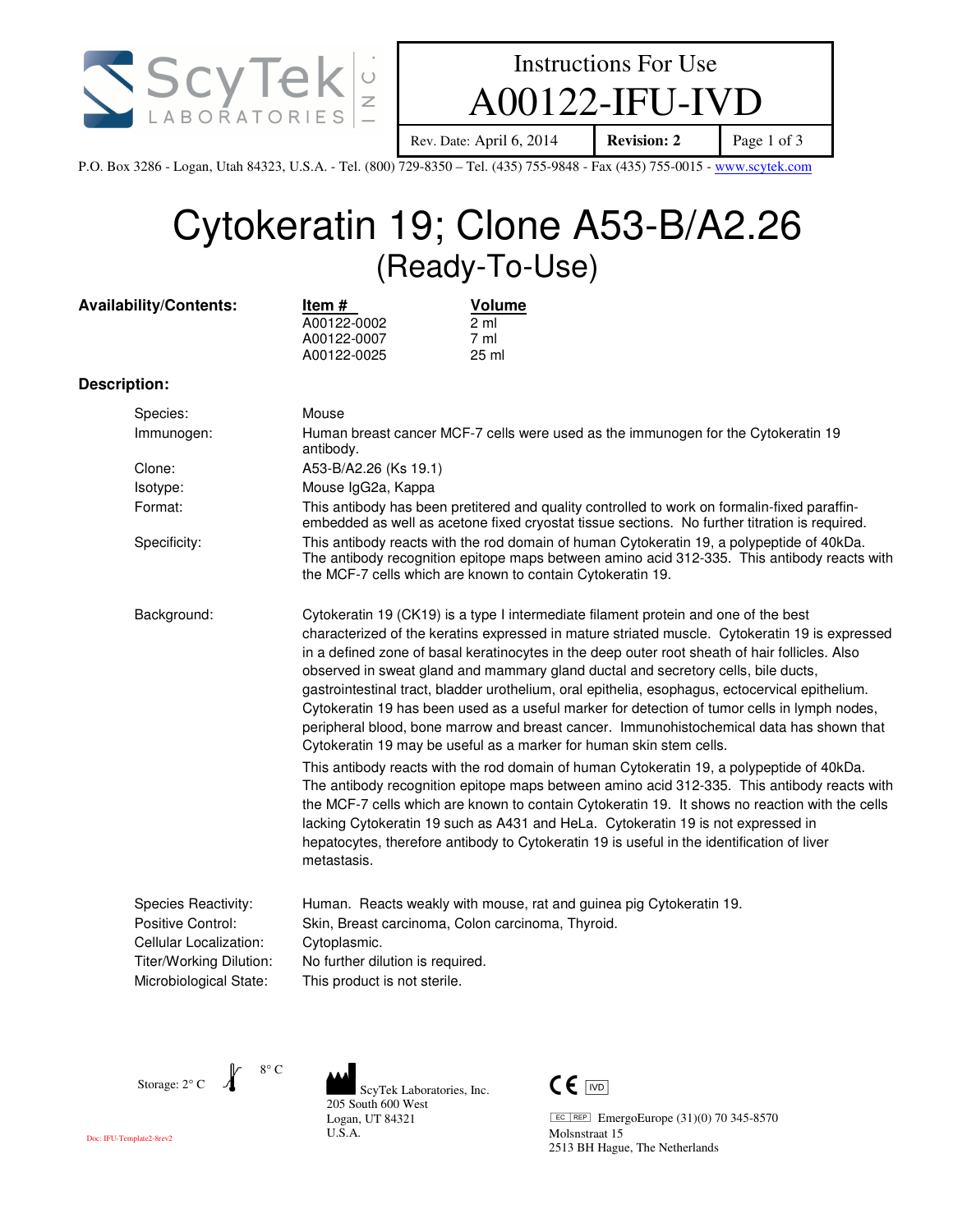

## Instructions For Use  $00122$ -IFU-I

Rev. Date: April 6, 2014 **Revision: 2** Page 2 of 3

P.O. Box 3286 - Logan, Utah 84323, U.S.A. - Tel. (800) 729-8350 – Tel. (435) 755-9848 - Fax (435) 755-0015 - www.scytek.com

**Uses/Limitations:** Not to be taken internally. For In Vitro Diagnostic Use. This product is intended for qualitative immunohistochemistry with normal and neoplastic formalin-fixed, paraffin-embedded tissue sections, to be viewed by light microscopy. Do not use if reagent becomes cloudy. Do not use past expiration date. Use caution when handling reagents. Non-Sterile.



**Ordering Information and Current Pricing at www.scytek.com**

## **Procedure:**

- 1. **Tissue Section Pretreatment RECOMMENDED:** Staining of formalin fixed, paraffin embedded tissue sections is enhanced by pretreatment with Citrate Plus (10X) HIER Solution (ScyTek catalog# CPL500).
- 2. **Primary Antibody Incubation Time:** We suggest an incubation period of 30 minutes at room temperature. However, depending upon the fixation conditions and the staining system employed, optimal incubation should be determined by the user.
- 3. **Visualization:** For maximum staining intensity we recommend the "UltraTek HRP Anti-Polyvalent Lab Pack" (ScyTek catalog# UHP125, see IFU for instructions) combined with the "DAB Chromogen/Substrate Bulk Pack (High Contrast)" (ScyTek catalog# ACV500, see IFU for instructions).

**Precautions:** Contains Sodium Azide as a preservative (0.09% w/v). Do not pipette by mouth. Avoid contact of reagents and specimens with skin and mucous membranes. Avoid microbial contamination of reagents or increased nonspecific staining may occur. This product contains no hazardous material at a reportable concentration according to U.S. 29 CFR 1910.1200, OSHA Hazardous Communication Standard and EC Directive 91/155/EC.

### **References:**

- 1. Carmichael RP; McCulloch CA; Zarb GA. Journal of Histochemistry and Cytochemistry, 1991, 39(4):519-28.
- 2. Akasofu M; Kawahara E; Kurumaya H; Nakanishi I. Acta Pathologica Japonica, 1993, 43(12):736-44.
- 3. Mittal KR; Demopoulos RI; Goswami S. American Journal of Clinical Pathology, 1992, 98(4):419-23.
- 4. Coltrera MD; Zarbo RJ; Sakr WA; Gown AM. American Journal of Pathology, 1992, 141(4):817-25.
- 5. Su L; Morgan PR; Thomas JA; Lane EB. Journal of Oral Pathology and Medicine, 1993, 22(4):183-9.
- 6. Nasser IA; Lee AK; Bosari S; Saganich R; Heatley G; Silverman ML. Human Pathology, 1993, 24(9):950-7.
- 7. Narisawa Y; Hashimoto K; Kohda H. Journal of Investigative Dermatology, 1994, 103(2):191-5.
- 8. Bartek J; Bartkova J; Taylor-Papadimitriou J. Histochemical Journal, 1990, 22(10):537-44.
- 9. Leoncini P; Petracca R; Ruggiero P; Cintorino M; Syrjanen S; Mantyjarvi R; Syrjanen K. Gynecologic and Obstetric Investigation, 1990, 29(1):59-66.
- 10. Stosiek P; Kasper M; Karsten U. Liver, 1990, 10(1):59-63.
- 11. Van Eyken P; Sciot R; Callea F; Ramaekers F; Schaart G; Desmet VJ. Human Pathology, 1990, 21(3):302-8.



ScyTek Laboratories, Inc. 205 South 600 West Logan, UT 84321 U.S.A.



 $E C | R \text{E}P$  EmergoEurope (31)(0) 70 345-8570 Molsnstraat 15 2513 BH Hague, The Netherlands

Doc: IFU-Template2-8rev2